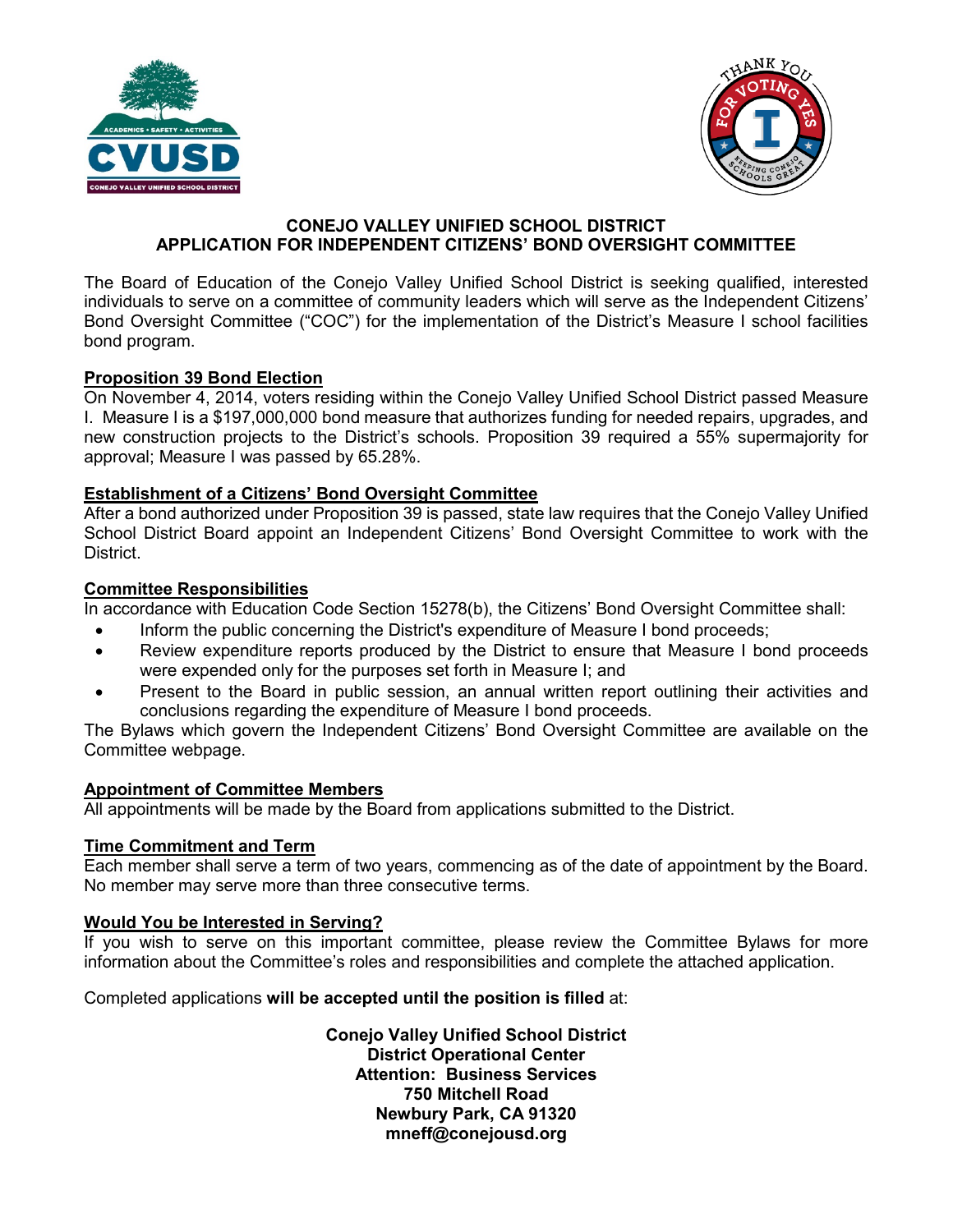# **CONEJO VALLEY UNIFIED SCHOOL DISTRICT APPLICATION FOR INDEPENDENT CITIZENS' BOND OVERSIGHT COMMITTEE**

| (Please Print or Type) |                                                                                                   |
|------------------------|---------------------------------------------------------------------------------------------------|
|                        |                                                                                                   |
|                        |                                                                                                   |
|                        |                                                                                                   |
|                        | Why do you want to serve on the Measure I Independent Citizens' Oversight Committee?              |
|                        |                                                                                                   |
|                        |                                                                                                   |
|                        |                                                                                                   |
| committee?             | Do you have any special area of expertise or experience that you think would be helpful to the    |
|                        |                                                                                                   |
|                        |                                                                                                   |
|                        |                                                                                                   |
|                        |                                                                                                   |
| describe your role:    | If you have served on other school district, city or community committees please list and briefly |
|                        |                                                                                                   |
|                        |                                                                                                   |
|                        |                                                                                                   |